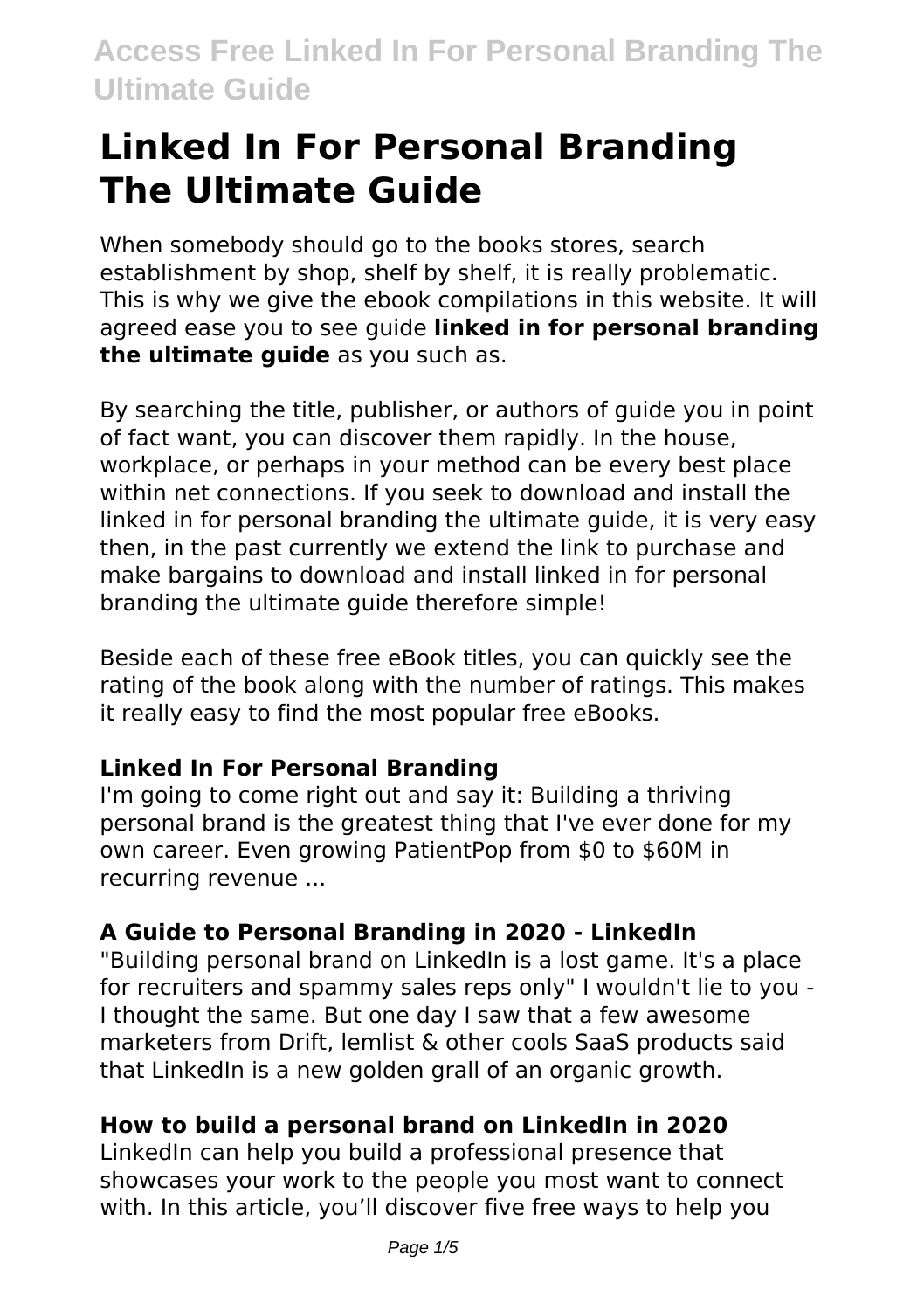build a personal brand on LinkedIn. #1: Optimize Your LinkedIn Profile. Your profile is the key component of your experience on LinkedIn.

# **5 Ways to Build Your Personal Brand | LinkedIn Marketing Blog**

15 Ways to Boost Your Personal Brand on LinkedIn. You represent your business, and for that reason, building your personal brand is a must-do. Discover 15 ways to boost your personal brand on ...

# **15 Ways to Boost Your Personal Brand on LinkedIn**

LinkedIn is the perfect platform for personal and professional branding. According to their About page, Linkedin is "the world's largest professional network with more than 645+ million users in more than 200 countries and territories worldwide".

# **Why is LinkedIn important for personal branding? - The Big ...**

LinkedIn is an important part of a personal branding strategy. Find out everything to need to know about the platform to make it work for you in 2019.

# **9 Tips For Building Your Personal Brand On LinkedIn In 2019**

LinkedIn may appear staid and lack the fun image of most social media networks, but it can be highly effective in building your personal brand. Whether you are somebody wanting to establish a reputation as an influencer or a brand wishing to find an influencer to represent your product, LinkedIn offers massive potential.

# **The Importance of Building your Personal Brand on LinkedIn**

LinkedIn For Personal Branding: The Ultimate Guide is the leading strategic guidebook that most uniquely connects personal branding to the LinkedIn platform. Long's book provides a comprehensive view of personal branding using LinkedIn's profile, content sharing, and thought leadership capabilities.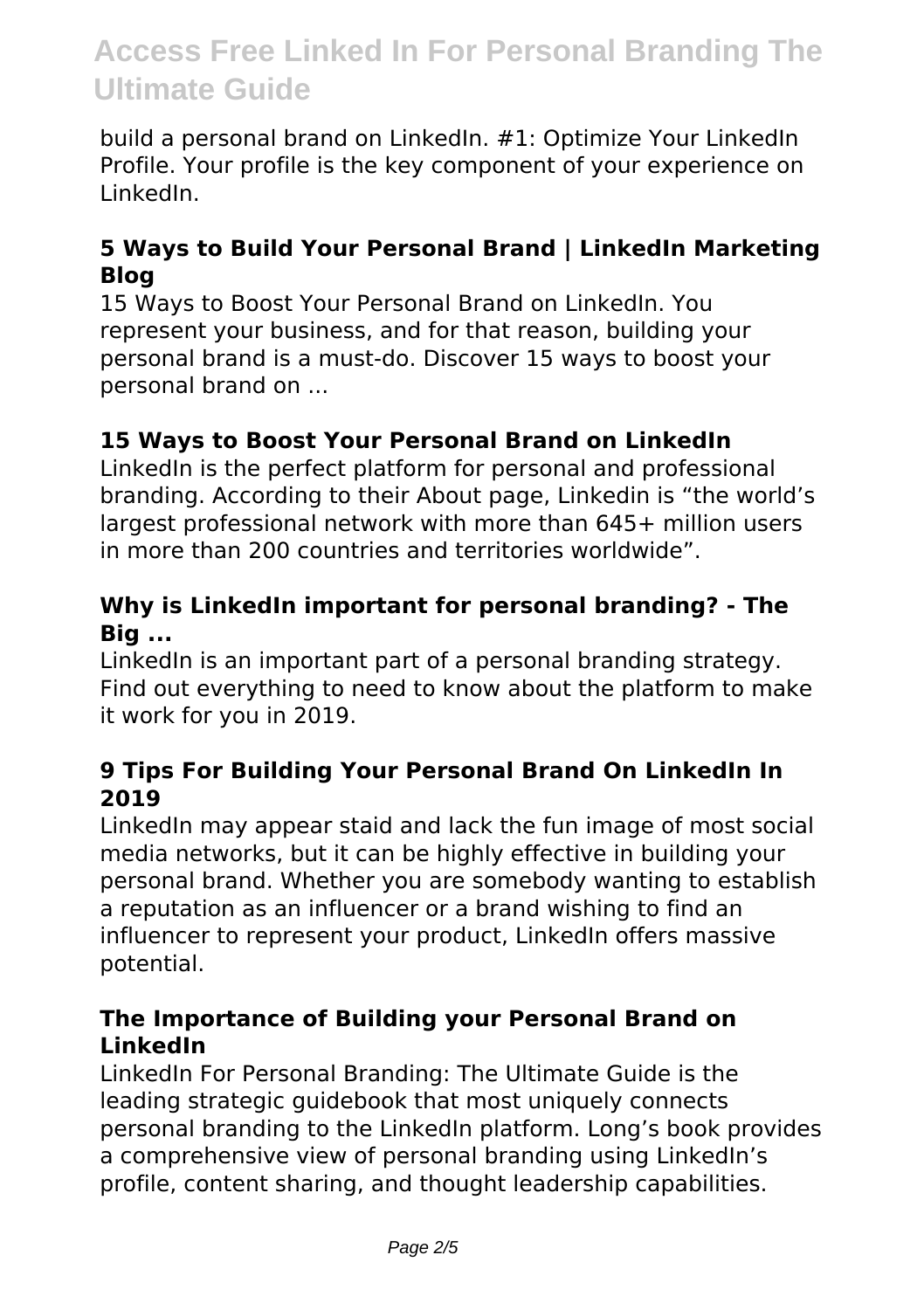# **Linked In For Personal Branding: The Ultimate Guide: Long ...**

Showing that he's an editor in chief is a good demonstration of a title that's appealing (and associated with a big brand). But for building up his own personal brand that isn't associated with the company he works for, Aaron uses his LinkedIn headline well.

# **15 Of The Best LinkedIn Headline Examples Around for 2020**

LinkedIn is an absolutely vital part of your personal branding efforts online. If you don't have a LinkedIn account yet, start by reading Dan Schawbel's How to Build Your Personal Brand on LinkedIn. Personal Brand Audit: LinkedIn. 1. Is your headshot up to date? If you want people to remember you, a picture is worth a thousand words.

# **Personal Brand Audit: What's Your LinkedIn Score ...**

For answers to that question, I recently attended a talk by Sandra Long, a consultant and author of the new book, LinkedIn for Personal Branding: The Ultimate Guide. Long believes that thanks to ...

# **7 LinkedIn Tips To Build Your Personal Brand**

The time she invested in building her personal brand paid off in spades. "To me, personal branding is about career management," she says. "[It's] a really important part of getting where you want to go in your career." Step 7: As you evolve as a person, make sure your personal brand evolves with you. Personal branding is not a one-and ...

# **How to Build a Personal Brand That Will Impress ... - LinkedIn**

LinkedIn tips for personal brand building 3m 22s Conclusion Conclusion Next steps 59s Start learning today. Learn the most in-demand business, tech and creative skills from ...

# **Learning Personal Branding | LinkedIn Learning, formerly ...**

Our certification programs in our 360Reach survey, personal branding and social branding (with a focus on LinkedIn) are now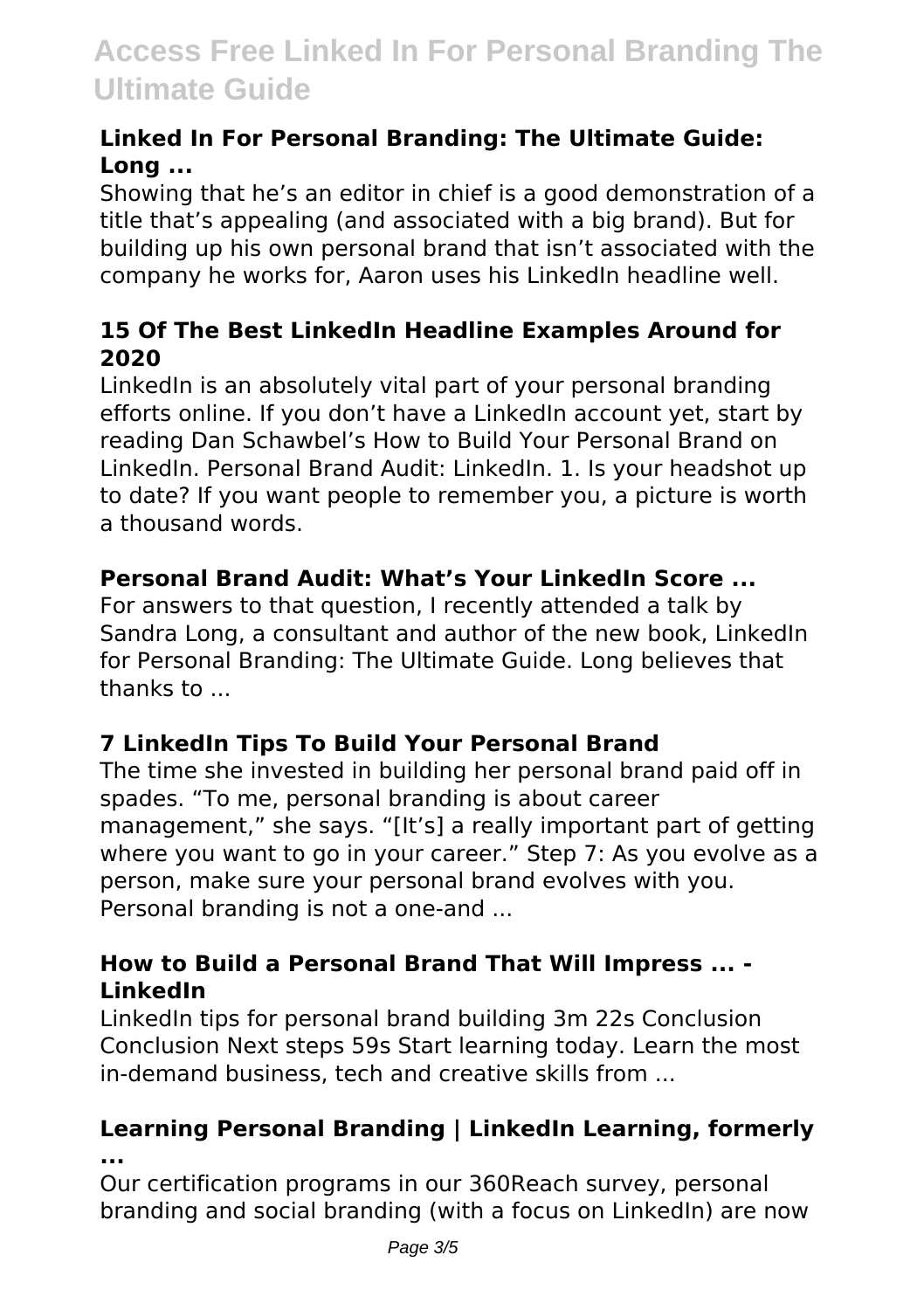delivered by Career Thought Leaders (CTL). We've been in the field of personal branding longer than any other organization and we want to help you use the power of personal branding to increase your success and the success of your talent.

# **Reach Personal Branding | LinkedIn**

Why Personal Branding on Linkedin Matters. It's no secret that personal branding is an important part of a productive job search. In fact, 85% of hiring managers consider personal brand a factor in their hiring decisions. But, even if you aren't looking for work, building your personal brand on LinkedIn is a good thing to be doing.

# **Leveraging LinkedIn to Create a Personal Brand – HLS**

Personal Branding Pros | 455 follower su LinkedIn | Our mission is to provide high quality services to independent professionals at a reasonable and competitive price. A well-executed personal branding campaign creates a strong, consistent, and specific association between you and the value you offer. Personal branding is common among entertainment, political, and sports figures.

# **Personal Branding Pros | LinkedIn**

"Here's the profound, true secret that you may have not known (no-brainer, actually), LinkedIn has become the best tool for personal branding and it's guilty of being that because since the ...

# **How To Leverage LinkedIn To Build Your Personal Brand**

Why LinkedIn is a powerful personal branding tool? According to Varun Choraria, the Founder and CEO of WiseWords Interactive Studio Pvt. Ltd., LinkedIn is the best business professional social ...

# **How to Leverage LinkedIn as a Powerful Personal Branding Tool?**

LinkedIn Premium accounts: You'll do fine developing your personal brand on LinkedIn without investing in paid services, however, you should be aware premium accounts are offered. The premium offering provides a number of value-added